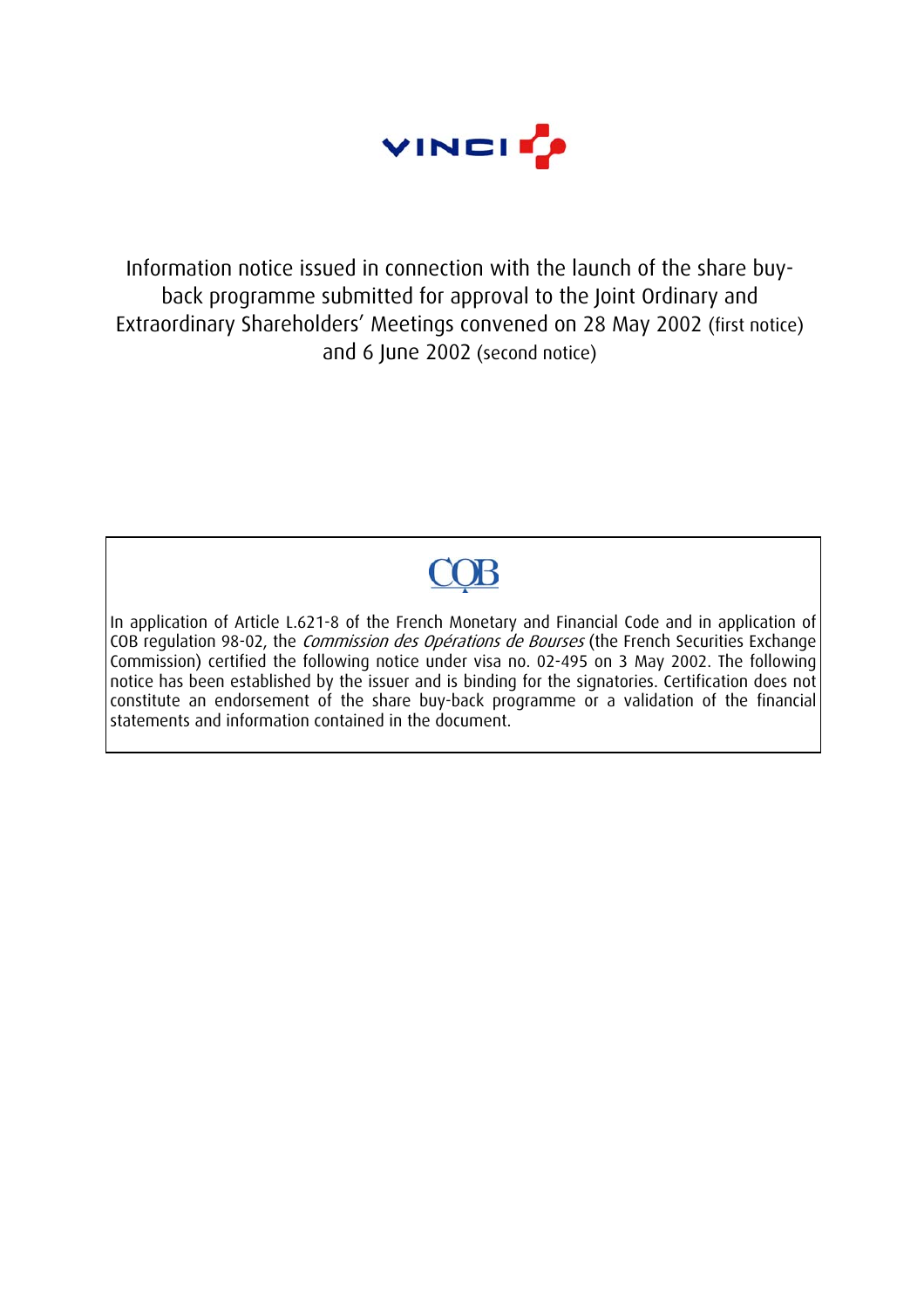# I RESULTS OF PREVIOUS SHARE BUY-BACK PROGRAMMES

On 19 December, 2000, the Vinci Shareholders' Meeting authorised the Board of Directors to buy back Vinci shares, according to the modalities outlined in the document certified by the *Commission des Opérations de* Bourse on 1 December 2000 (visa no. 00-1954).

On 2 March 2002, the Company had bought back a total of 3,846,255 (i.e. 4.55% of capital<sup>1</sup>) in the framework of this programme, at a total cost of €241.5m, or €62.79 per share on average.

Given the 3,801,341 shares held in treasury by Vinci as at 19 December 2000 and purchased through previous share buy-back programmes, and the 178,066 shares divested by Vinci following the exercise of stock options granted to certain employees and senior executives, the number of shares held by Vinci as at 2 March 2002 amounted to 7,469,530, or 8.84% of capital<sup>1</sup>. The cost of the share buy-backs totalled €389m, i.e. €52.08 per share on average.

These shares were allocated as follows:

- $\bullet$  7,010,587 (or 8.30% of capital<sup>1</sup>) were set aside for employees and senior executives as part of stock option schemes,
- 308,783 (or 0.37% of capital<sup>1</sup>) were set aside for the exercise of a call option sold to Société Générale<sup>2</sup> and maturing on 31 January 2003.
- 150,160 shares were unallocated.

In the first quarter of 2002, the company also sold put or convertible reverse options on 125,000 shares, with an average strike price of €69.20. The options mature between 15 May and 28 June 2002. If they are exercised, the company will acquire the corresponding shares for a price comprised between €68 and €70.

As at 2 March 2002, Vinci capital stock amounted to €844,978,890 euros, divided among 84,497,889 shares with a nominal price of €10 each.

Over the last 24 months, the Board of Directors has authorised no share cancellations.

## II. PURPOSE OF THE SHARE BUY-BACK PROGRAMME: HOW THE SHARES WILL BE USED

Vinci intends to launch a new share buy-back programme under authorisations submitted for approval to the Shareholders' Meeting convened on 28 May 2002 on first notice and on 6 June 2002 on second notice.

At present, Vinci is considering several possible uses for the shares acquired under this authorisation, namely, by order of priority:

- allocation to employees and/or senior executives as part of stock purchase option plans;
- distribution to holders of securities giving rights to Company shares through redemption, conversion, exchange, presentation of a warrant or any other means;
- distribution in payment of or in exchange for shares in other companies as part of acquisitions;
- stabilisation of the market price of the stock by undertaking transactions which systematically seek to counteract the trend of the stock price;
- purchase or divestment of shares in response to movements on the stock market.

The shares repurchased and held in treasury by Vinci shall lose their voting rights and shall not bear dividends.

## III. LEGAL FRAMEWORK

This programme falls within the framework of Law no. 98-546 of 2 July 1998 and will be submitted for approval to the Shareholders' Meeting convened on first notice on 28 May 2002 and on second notice on 6 June 2002, ruling on the basis of the requisite quorum and majority conditions for an Ordinary Shareholders' Meeting (eleventh resolution) and for an Extraordinary Shareholders' Meeting (twelfth resolution):

 $\overline{a}$ 

 $<sup>1</sup>$  As at 2 March 2002.</sup>

 $2$  As part of the "Castor Avantage" leveraged savings scheme created in December 2001 by a decision of Board of Directors on 18 September 2001.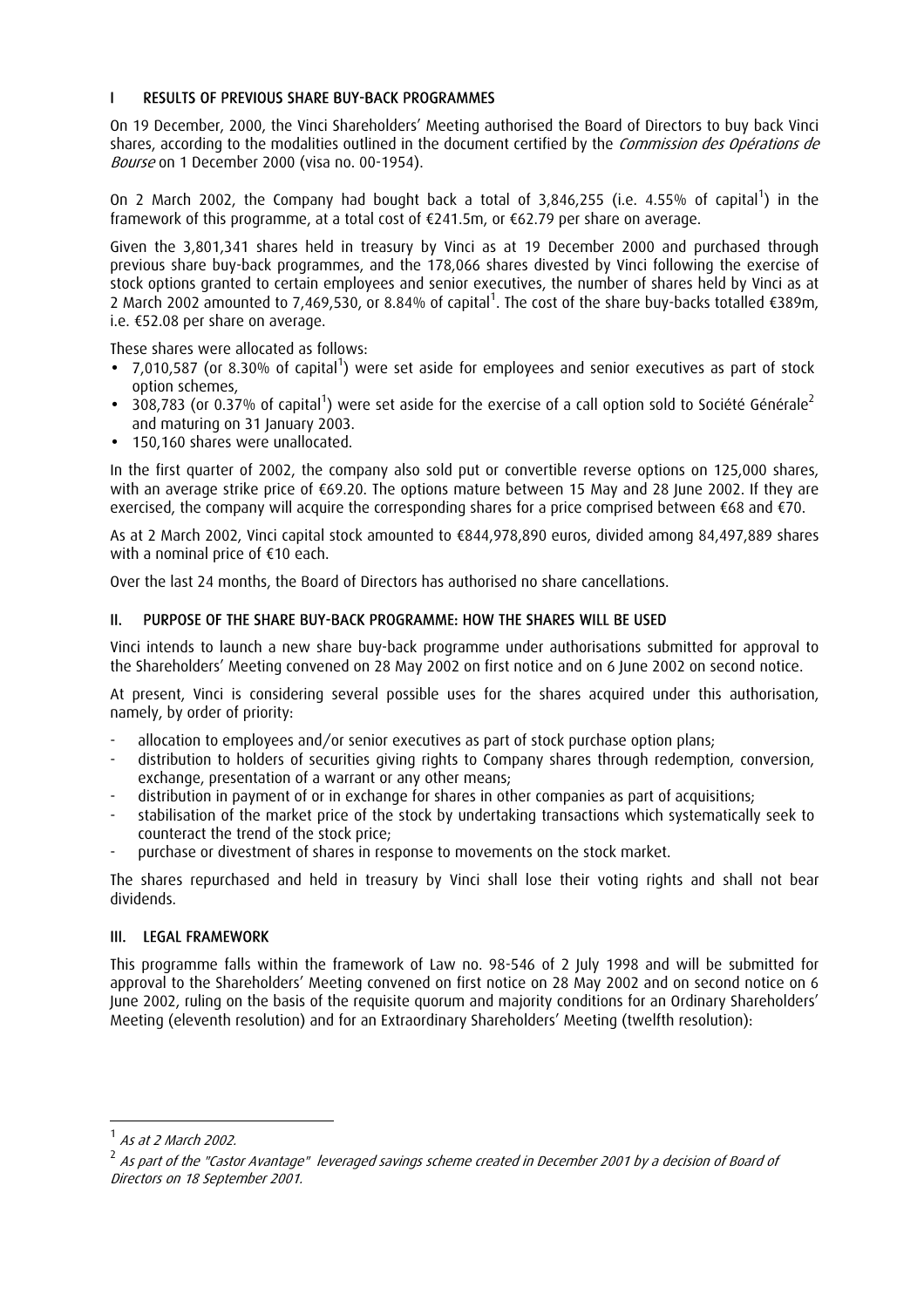## • Eleventh resolution:

"The Shareholders' Meeting, having taken note of the Board of Directors' report and of the information notice certified by the COB, hereby authorises the Board of Directors, in compliance with the provisions of Article L. 225-209 of the French Code of Commerce, to purchase up to 10% of the shares making up the capital stock. The Shareholders' Meeting specifies that the 10% limit is currently calculated on the basis of the number of shares that make up the capital stock on the date of the present Shareholders' Meeting, and that, at a later date during the period in which the present authorisation remains valid, it will be calculated on the basis of the number of shares that actually make up the capital stock at the time.

The Shareholders' Meeting hereby decides that treasury shares can, in order of priority, be:

- allocated to employees and/or senior executives of VINCI group companies as part of stock purchase option plans
- distributed to holders of securities giving rights to Company shares through redemption, conversion, exchange, presentation of a warrant or through any other means;
- distributed in payment of or in exchange for shares in other companies as part of acquisitions;
- used to stabilise the market price of the stock by undertaking transactions which systematically seek to counteract the trend of the stock price;
- used to purchase or sell shares in response to movements on the stock market;
- cancelled as part of the Company's financial policy, subject to the approval of resolution twelve by the present Shareholders' Meeting.

The maximum price authorised for the repurchase of shares is set at  $\epsilon$ 90 a share.

The minimum price for selling the shares is set at €60 per share in respect of those shares not allocated to cover the share purchase option plans from which certain group employees and directors benefit. In the case of shares allocated to these plans, the selling price is to be the price at which the options granted may be exercised, between €33.70 and €63.65 per share.

The Shareholders' Meeting delegates to the Board of Directors the power to adjust the share purchase or sale price in the event of a financial transaction concerning the Company. In particular, in the event of a capital increase through the capitalisation of reserves and the distribution of bonus shares, the prices defined above shall be adjusted on the basis of a multiple equal to the ratio between the total number of shares before and after the transaction.

The maximum amount authorised by the Shareholders' Meeting for the repurchase of shares is set at €500m.

The shares may be acquired, sold, transferred or exchanged through any means on or off the market, including through block transactions or the use of derivatives, notably through the sale of put options or the issue of negotiable warrants. Block transactions can represent an unlimited percentage of the share buyback programme.

The transactions may take place at any time, including during a takeover bid, in compliance with legal provisions in force.

The Shareholders' Meeting gives full powers to the Board of Directors, with the ability to delegate, to place all purchase orders on the market, sign all divestment or transfer contracts, enter into all agreements, carry out adjustments in accordance with Articles 174-1-A and 174-9-A of the decree dated 23 March 1967 concerning the purchase of shares for a price exceeding the stock exchange price, make the necessary statements and carry out all formalities.

The present authorisation is granted for a period of 18 months beginning on the day of the present Shareholders' Meeting. It cancels and replaces the authorisation contained in the sixth resolution adopted by the Ordinary and Extraordinary Shareholders' Meeting of 19 December 2000."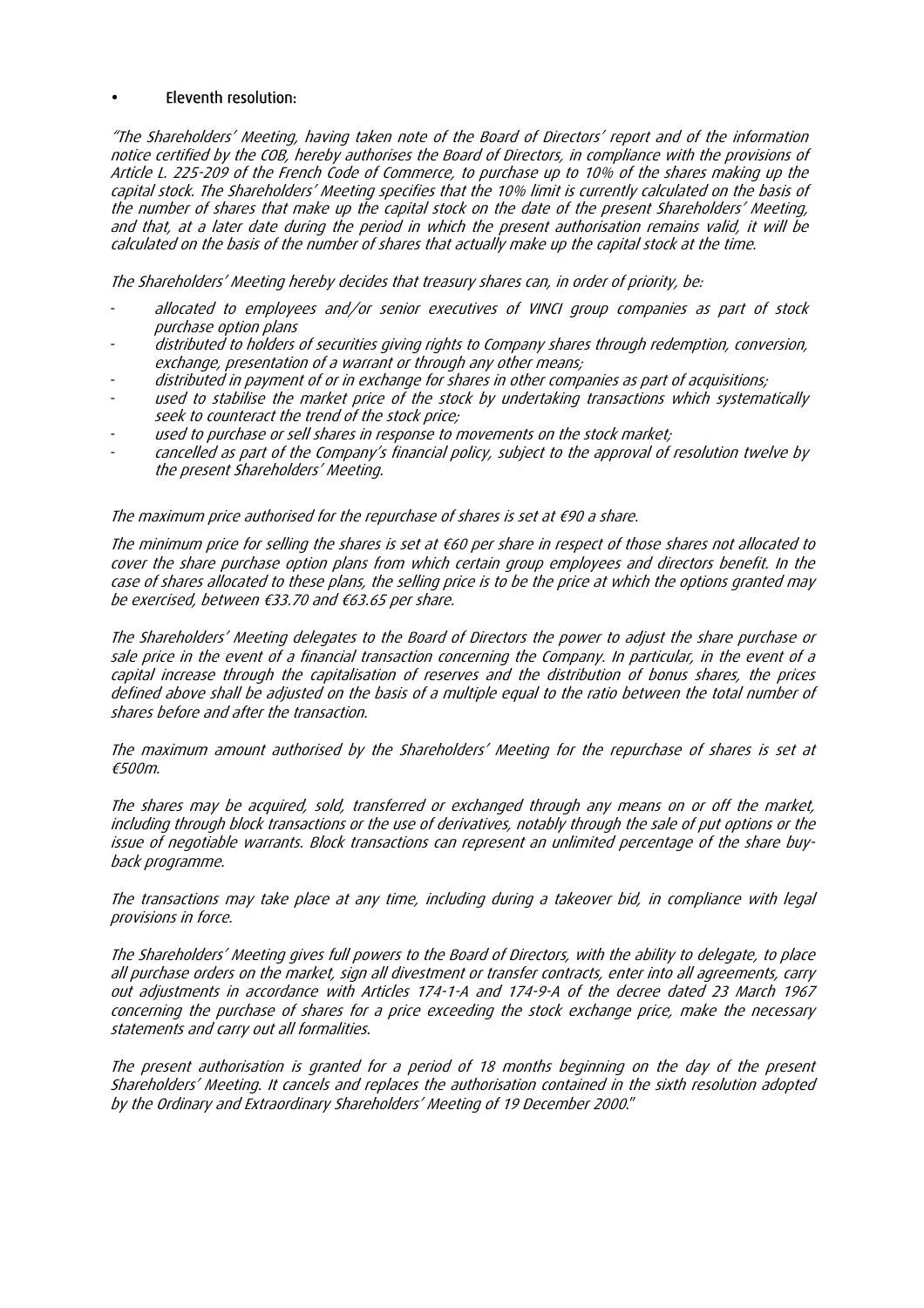## • Twelfth resolution :

"The Shareholders' Meeting, having taken note of the Board of Directors' report and the Special Report of the Statutory Auditors and in accordance with the provisions of Article L. 225-209 of the Code of Commerce, hereby authorises the Board of Directors to cancel, at its own initiative, once or in several stages, shares acquired by virtue of authorisations given to the Company to repurchase its own shares, with a view to cancelling some or all of those shares. The number of shares thus cancelled cannot exceed 10% of the capital stock over successive rolling periods of 24 months.

The Shareholders' Meeting hereby sets the duration of this authorisation at 18 months as from the date of this Shareholders' Meeting. The Shareholders' Meeting confers full powers on the Board of Directors, including the right to sub-delegate to the Chairman of the Board, to make all the decisions necessary to effect the share cancellation and reduction, assign the difference between the share's purchase price and its nominal value to the reserve category of its choice, including to additional paid-in capital, to sign all the documents, undertake all the formalities and make all the statements necessary for the finalisation of capital reductions carried out by virtue of this authorisation and to make the necessary changes to the corporate statutes.

The present resolution cancels and replaces the twelfth resolution adopted by the Ordinary and Extraordinary Shareholders' Meeting of 30 May 2001"

## IV. MODALITIES

#### 1. Maximum capital that Vinci may buy back and maximum amount that Vinci may allocate to the buyback programme

Vinci may not acquire more than 10% of its own capital, calculated on the basis of total capital stock at the close of the Joint Ordinary and Extraordinary Shareholders' Meeting. In the event of a capital increase after the date of the Shareholders' Meeting, the 10% threshold will be calculated on the basis of the actual capital stock.

For example, assuming that:

- all stock purchase options granted to Vinci employees and exercisable over the duration of the programme are actually exercised, resulting in the sale of 4,433,087 Vinci shares held in treasury and reducing the total number of Vinci shares held in treasury to 3,036,443;
- all share subscription options granted to Vinci employees and exercisable over the duration of the programme are actually exercised, resulting in the creation of 6,892,063 new Vinci shares and raising the total number of shares outstanding to 91,389,952;

Vinci could buy back a maximum of 6,000,000 shares.

The maximum purchase price is €90 a share.

The minimum purchase price is €60 a share for shares not allocated to stock option plans for employees and senior executives. For shares allocated to these stock option plans, the price is between €33.70 and €63.65.

The maximum amount that can be allocated to the share buy-back programme is €500m, according to the eleventh resolution submitted for approval to the Joint Ordinary and Extraordinary Shareholders' Meeting convened on first notice on 28 May 2002 and on second notice on 6 June 2002, and corresponds to the purchase of 6,000,000 Vinci shares at €83 a share on average.

The Company reserves the right to make full use of this authorisation.

Vinci will take care not to exceed, either directly or indirectly, the 10% of capital stock ceiling authorised by the Shareholders' Meeting. It will also take care never to reach the threshold of 10% of capital stock held either directly or indirectly. The buy-back programme should have no significant effect on Vinci's float, which represented 73.5% of capital as at 2 March 2002.

Available reserves, taking into account the 537,040 shares purchased between 1 January and 2 March 2002, amounted to €811m on 31 December. In accordance with the law, the amount allocated to the programme may not exceed €811m until the financial statements for 2002 have been closed.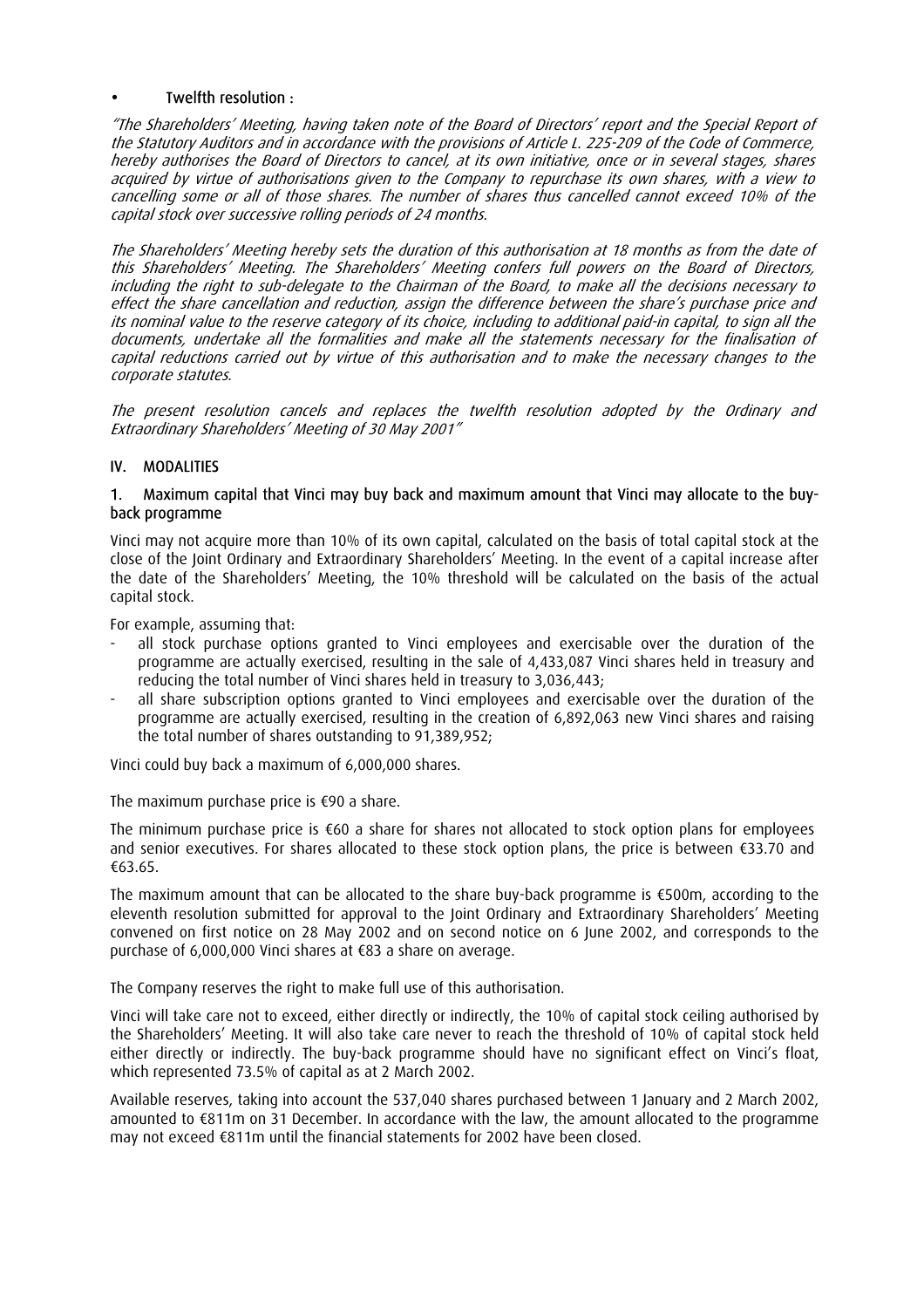# 2. Modalities of the share buy-back programme

Shares may be purchased partly or completely, using all available means, on or off the market, including through block transactions or the sale of derivatives, notably put options, or negotiable notes, at any time, in accordance with regulatory provisions in force. If it decides to use derivatives, the Company will take care not to increase share price volatility.

The draft authorisation submitted for approval to the Joint Ordinary and Extraordinary Shareholders' Meeting convened on first notice on 28 May 2002 and on second notice on 6 June 2002 does not set a limit as to how much of the programme may be achieved through the acquisition of blocks of shares.

## 3. Duration and timetable of the share buy-back programme

Share purchases may take place over a period of 18 months, beginning on the date of the Shareholders' Meeting convened on first notice on 28 May 2002 and on second notice on 6 June 2002. The programme therefore ends either on 27 November 2003 or 5 December 2003, depending on the date on which the Shareholders' Meeting takes place.

## 4. Financing the buy-back programme

Share purchases will be financed either entirely by free cash, or partly by free cash and partly by debt.

| In euro millions                                           |     |         | As at<br>31/12/2001 |
|------------------------------------------------------------|-----|---------|---------------------|
| Shareholders' equity                                       |     |         | 2 3 7 3             |
| Net financial debt                                         | (a) |         | (2072)              |
| Long-term debt                                             | (a) | (4003)  |                     |
| Bank overdrafts and debt maturing in less than a year      | (b) | (1275)  |                     |
| Marketable securities and short-term financial receivables |     | 2 4 6 0 |                     |
| Cash                                                       |     | 746     |                     |

 $(a)$  Including  $E$ ,976m in debt on concessions and PFIs.

(b) Including  $\epsilon$ 477m in treasury stock and marketable securities.

A reference document with detailed information on the financial position and statements of Vinci as at 31 December 2001 was submitted to the Commission des Opérations de Bourse on 12 April 2002 and registered under no. D.02-215.

# V. FINANCIAL IMPACT

The Company does not currently plan to reduce the number of shares outstanding by cancelling treasury stock. Instead, it intends to allocate treasury stock as a priority to employees and/or senior executives, as part of stock purchase option plans (cf paragraph II infra). All told, 94% of treasury shares (see paragraph I infra) have been set aside for stock purchase options plans granted to certain employees and senior executives.

Consequently, shares held in treasury are recorded under short-term marketable securities and included in the calculation of per-share ratios.

The share buy-back programme is unlikely to have a significant impact on the Company's financial position or EPS, apart from capital gains or losses reflecting fluctuations in the stock price and recorded in the income statement, and the financial cost of carrying the shares.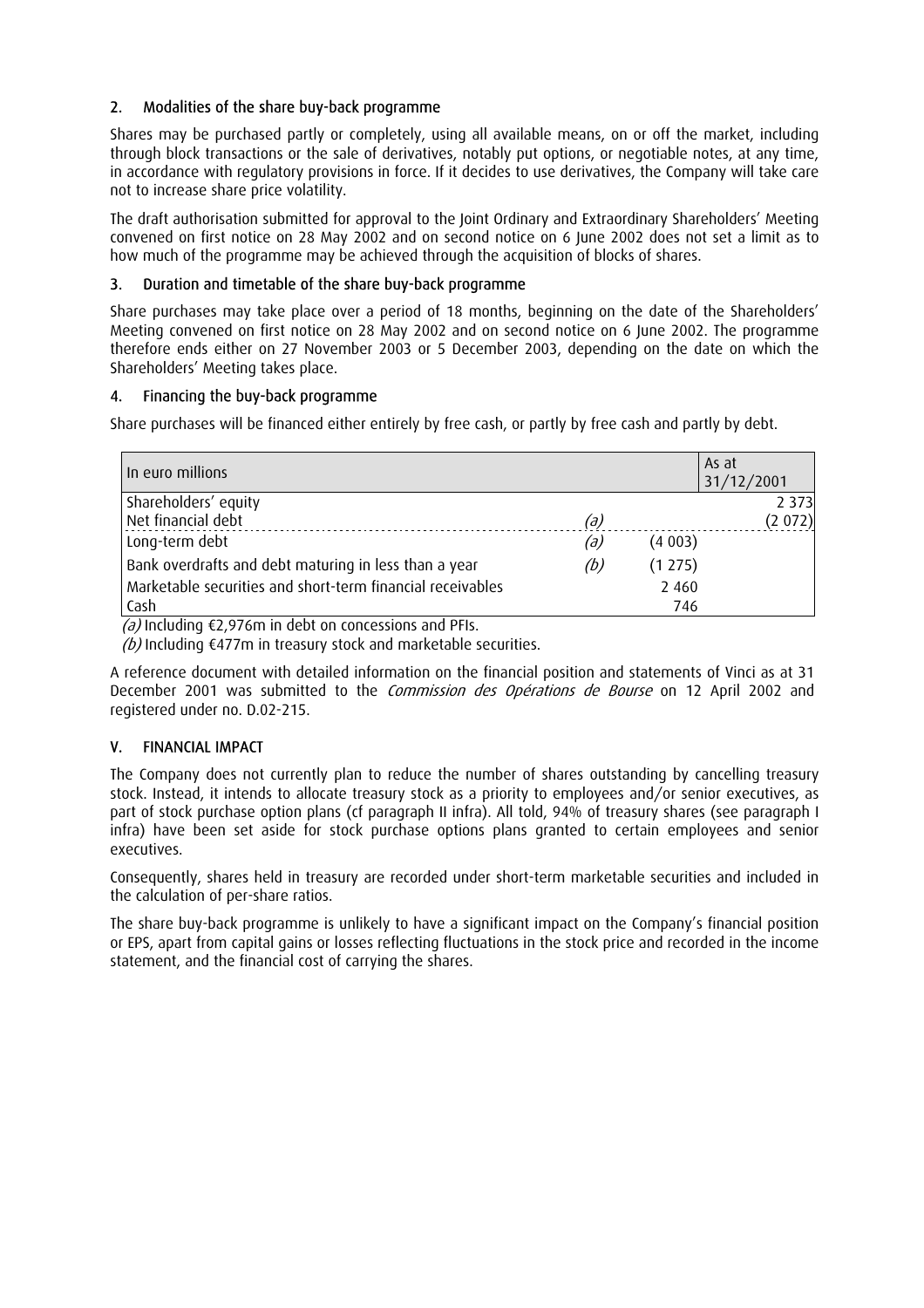## VI. TAX TREATMENT OF THE BUY-BACK PROGRAMME

## 1 For the buyer

The purchase by Vinci of its own shares, with no subsequent cancellation of said shares, would have an impact on taxable net income only if the shares were then sold or transferred at a price other than that of the purchase price.

The purchase by Vinci of its own shares with a view to cancelling said shares would have no impact on taxable net income, though taxes deducted at the source would then become due. Potential increases in the stock price between the date of purchase and the date of cancellation would be unlikely to constitute taxable capital gains and no tax would be owed on this transaction.

## 2 For the seller

Since the buy-backs are to be carried out in the framework of the provisions of Article L.225-209 of the French Code of Commerce, any resulting gains would be subject to capital gains tax, according to the provisions of Article 112-6 of the General Tax Code. The tax regime described below applies to French citizens residing in France and may not apply to non-residents.

- Net income reported by legal entities is subject to corporate capital gains tax, according to Article 29 duodecies of the General Tax Code.
- Capital gains from the disposal of shares by natural persons are subject to capital gains tax on securities, which currently amounts to 16% of the capital gain (26%, including mandatory contributions to national pension and health schemes) as from the first euro in capital gains, on total securities sales exceeding €7,623 per household, in accordance with the provisions of Article 150-0 A of the General Tax Code.

Investors should note that the information given above is no more than a summary of the tax regime in force. Individual investors should consult a tax advisor on their own situation.

## VII. BREAKDOWN OF VINCI CAPITAL AS AT 2 MARCH 2002

| Shareholders                           | <b>Shares</b> |         | Voting rights |               |
|----------------------------------------|---------------|---------|---------------|---------------|
|                                        | Total         | 0/0     | Total         | $\frac{0}{0}$ |
| - Vinci (treasury shares)              | 7,469,530     | 8.8%    |               |               |
| Vinci<br>employees<br>qroup<br>(group) | 7,173,846     | $8.5\%$ | 7,173,846     | $9.3\%$       |
| savings scheme)                        |               |         |               |               |
| - Vivendi Universal                    | 6,818,695     | $8.1\%$ | 6,818,695     | 8.9%          |
| - Mobil Oil                            | 929,868       | $1.1\%$ | 929,868       | $1.2\%$       |
| - Other shareholders                   | 62,105,950    | 73.5%   | 62,105,950    | 80.6%         |
| <b>TOTAL</b>                           | 84,497,889    | 100%    | 77,028,359    | 100%          |

As at 2 March 2002, Vinci capital stock broke down as follows:

To the best of the company's knowledge, no shareholder or shareholder group, other than those mentioned in the table above, holds more than 5% of Vinci stock capital.

## Potential capital:

- There were 6,969,563 Vinci stock subscription options granted to employees or senior executives that had not been exercised on 2 March 2002. Of these, 6,892,063 are exercisable over the duration of this authorisation.
- On 11 July 2000, Vinci issued 5,750,000 Oceane bonds (bonds convertible in and/or exchangeable for new and/or existing shares) with a par value of €90, for a total of €517.5m. The bonds are exchangeable at par value at any time until 23 December 2006.
- On 22 April 2002, Vinci issued 5,558,334 Oceane bonds with a par value of €90,for a total of €500m. The bonds are exchangeable at par value at any time until 1 January 2018.